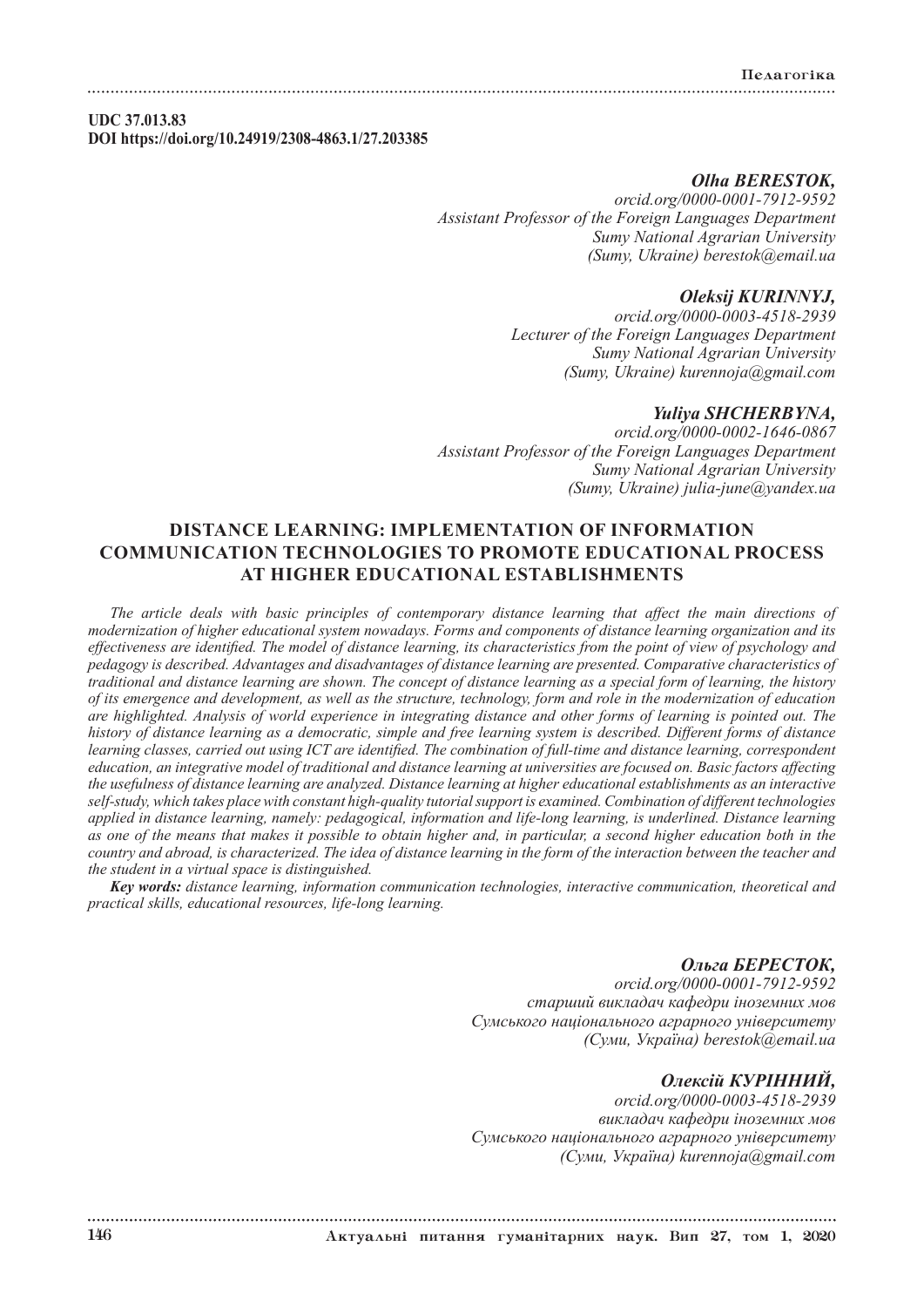Berestok O., Kurinnyj O., Shcherbyna Yu. Distance learning: implementation of information...

### *Юлія ЩЕРБИНА,*

*orcid.org/0000-0002-1646-0867 старший викладач кафедри іноземних мов Сумського національного аграрного університету (Суми, Україна) julia-june@yandex.ua*

# **ДИСТАНЦІЙНА ОСВІТА: УПРОВАДЖЕННЯ ІНФОРМАЦІЙНИХ КОМУНІКАЦІЙНИХ ТЕХНОЛОГІЙ ІЗ МЕТОЮ СПРИЯННЯ НАВЧАЛЬНОМУ ПРОЦЕСУ В ЗАКЛАДАХ ВИЩОЇ ОСВІТИ**

*У статті розглядаються основні принципи сучасного дистанційного навчання, які впливають на базові напрями модернізації системи вищої освіти в наш час. Визначено форми й компоненти організації дистанційного навчання та їх ефективність. Описана модель дистанційного навчання, його характеристики з погляду психології та педагогіки. Представлено переваги й недоліки дистанційного навчання. Показано порівняльну характеристику традиційного та дистанційного навчання. Висвітлено концепцію дистанційного навчання як особливої форми навчання, історію його виникнення та розвитку, а також структуру, технологію, форму й роль у модернізації освіти. Запропоновано аналіз світового досвіду інтеграції дистанційних та інших форм навчання. Описана історія дистанційного навчання як демократичної, простої та безкоштовної системи навчання. Визначено різні форми занять на дистанційному навчанні, що проводяться за допомогою комп'ютерних телекомунікацій. Основна увага приділяється поєднанню денної та дистанційної фори навчання, заочної освіти, інтегративної моделі традиційного та дистанційного навчання в університетах. Проаналізовано основні фактори, що впливають на ефективність дистанційного навчання. Розглянуто ключові засади дистанційного навчання у вищих навчальних закладах як інтерактивного самонавчання, яке відбувається з постійною якісною наочною підтримкою. Підкреслено поєднання різних технологій, застосовуваних у дистанційному навчанні, а саме: педагогічної, інформаційної й технології навчання дорослих. Описано дистанційне навчання як один із засобів, що дає змогу здобути вищу й, зокрема, другу вищу освіту як у країні, так і за її межами. Виокремлено ідею дистанційного навчання у формі взаємодії вчителя й учня у віртуальному просторі.*

*Ключові слова: дистанційне навчання, інформаційно-комунікаційні технології, інтерактивне спілкування, теоретичні та практичні навички, освітні ресурси, неперервне навчання.*

**Problem setting.** Almost all spheres of modern man*'*s life have changed significantly under the influence of information communication technologies (ICT). Education is not an exception, since ICT has become one of the most important mechanisms affecting the main directions of modernization of the educational system. As a result, along with traditional forms of education, a new form of training, such as distance learning, based on modern information communication technologies, which allows not only to learn, but also to increase the qualification level of its users, has appeared. Distance learning is the result of the evolution of traditional education, which led to the emergence of electronic whiteboards and computer-based training systems, which contain electronic textbooks and programs designed for use by a virtual audience. In turn, a virtual lecture course allows you to shorten or lengthen the training time at your discretion. Nowadays distance learning in the form of on-line education is a logical extension of the distance learning experience that gained a qualitatively new level. Practice shows a slightly different situation: the only thing that combines traditional distance learning and the classical form of distance learning based on ICT is the lack of face-toface communication between teachers and students. And before making conclusions about the advantages

or disadvantages of distance education, it is important to distinguish its essence, basic principles and patterns.

**Analysis of recent research and publications.**  A deep analysis of scientific papers on the distance learning, its psychological, sociological and pedagogical aspects is important in order to understand the theoretical and practical implementation of ICT at higher educational establishments.

Distance learning is a set of technologies that ensure that students are supplied with the material studied, the interactive communication of students and teachers in the learning process, providing students with the opportunity to work independently to master the material studied, as well as in the learning process. Such system is based on a teaching method called the Natural Learning Manner. Distance learning is a democratic, simple and free learning system. It was invented in the UK and is now actively used by residents of Europe to receive additional education. Any student, constantly performing practical tasks, obtains stable skills. Theoretical knowledge, organically combined with training exercises, is acquired without additional effort. The formation of theoretical and practical skills is achieved through a systematic study of materials and various exercises on-line.

ISSN 2308-4855 (Print), ISSN 2308-4863 (Online) 147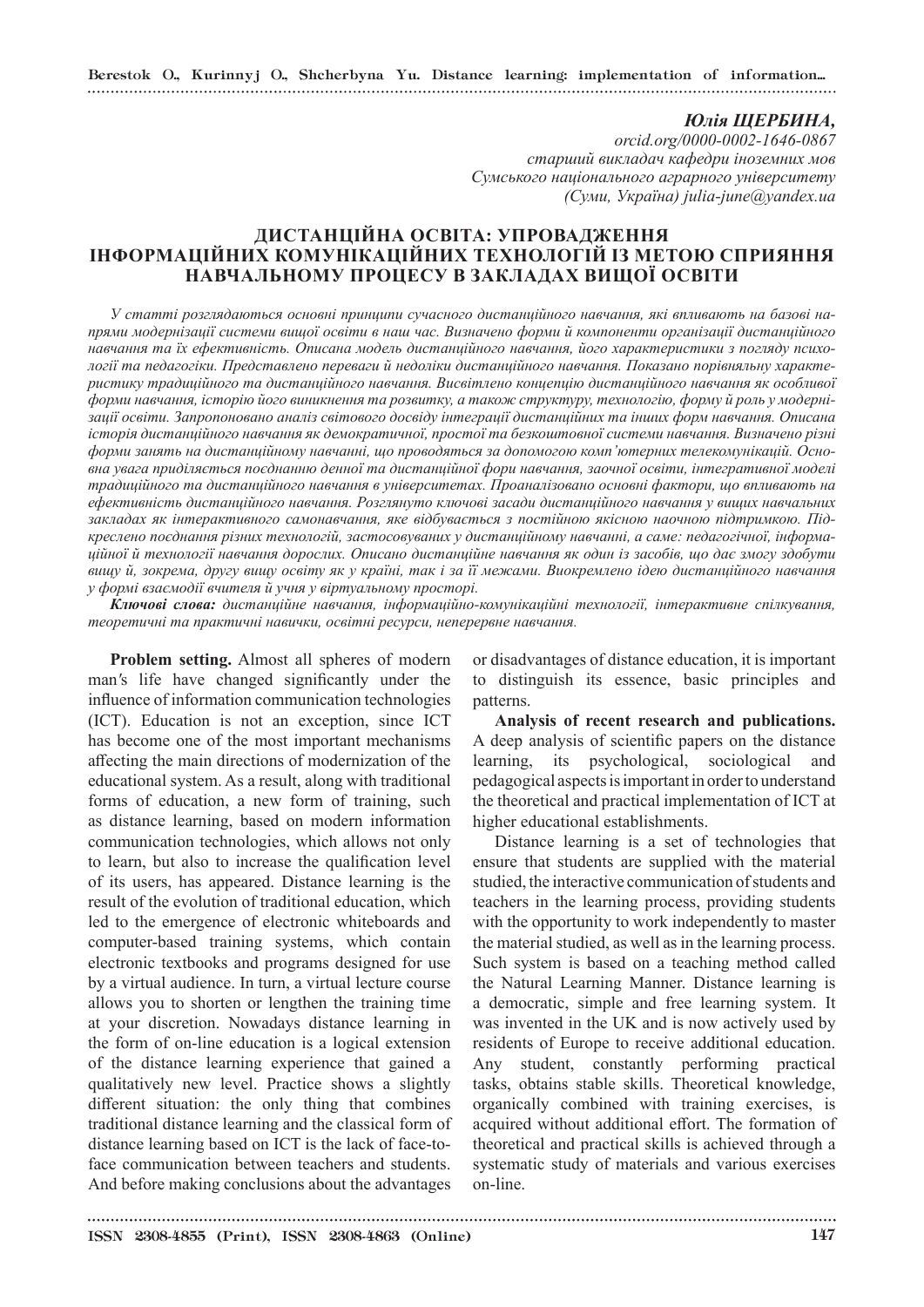Both foreign and home researchers and practitioners, namely: Daniel Doss, Gregg W. Etter, Vimbi Petrus Mahlangu, Usun, Arasaratnam-Smith, Mahlangu, Mtebe JS, Raphael, Pozdnyakova O., Pozdnyakov A. and others have investigated distance learning as one of the main instruments aimed at higher educational system modernizing, its history, challenges and perspectives. According to Wong, distance learning institutions generally may face a wide range of strategic, operational, and financial risks from both internal and external sources, which may prevent them from achieving their objectives. Conflicts can also arise in an open distance-learning environment, because there is significant complexity in their structure and the pattern of governance (Wong, 2007: 45).

The history of the distance learning is closely connected with its launching at one of the oldest distance learning universities, the University of South Africa, which began offering courses since 1946. The British Open University, founded in 1969, is considered to be the largest distance learning one. University of Hagen was founded in Germany a little later, in 1974. Now these universities are well-known all over the world. Other foreign organizations which provide with distance learning programs are Hagen Open University (Germany), Cape Town INTEC College (South Africa), Spanish National University of Distance Learning, British Open University Open School of Business, Australian Territorial Information Network.

**Setting objectives.** The purpose of this article is to define fundamental concepts, theoretical and practical application of contemporary distance learning, its effectiveness, forms of classes, models, pedagogical and psychological characteristics, motives to use, advantages and disadvantages of implementation, as well as the effect of information communication technologies on educational process in the system of higher education.

Distance learning, carried out using ICT, has the various forms of classes. Chat sessions are training classes carried out using chat technologies. Chat sessions are held synchronously, that is, all participants have simultaneous access to the chat. Within the framework of many distance learning institutions, there is a chat school where the activities of distance teachers and students are organized. Web-based sessions are represented by distance classes, conferences, seminars, business games, laboratory sessions, workshops and other forms of training conducted using ICT and other opportunities provided by the World Wide Web. For web sessions, specialized educational web forums are used. It

is a form of activity when user works at a specific subject or problem implying entries left on one of the sites with the corresponding program installed. Web forums differ from chat sessions by the possibility of prolonged activity and the asynchronous nature of the interaction between students and teachers. As a rule, on-line conferences are conducted on the basis of mailing lists using e-mail. Educational newsgroups are characterized by the achievement of educational objectives. There are also forms of distance learning where training materials are sent by mail to the regions.

Speaking about forms of distance learning, we can distinguish six of them, namely: externship, university education, training based on the cooperation of several educational institutions, study in specialized institutions of distance learning, independent training systems, non-formal, integrated education based on multimedia courses. At the same time, different technologies, such as pedagogical, information, and often life-long learning, are often combined (Тtaynev, 2012: 294).

Other variable distance learning models, for example, the combination of full-time and distance learning, correspondent education, an integrative model of traditional and distance learning at universities, directly distance learning, case technologies and interactive television, are also distinguished (Devterova, 2010: 60).

The main characteristics of distance learning in terms of psychology and pedagogy include asynchrony and flexibility of sessions, modularity, mass character, interactive communication and variability of communication channels, body of knowledge aimed both at the independence of students and the motivation of learning, widespread use of educational on-line, the efficiency of the educational process. The psychological basis of distance learning is presented in a number of motives for students, namely: cognitive (a deep interest in the subject of the distance course, readiness to study the material without assistance, the search for knowledge, the desire to apply and demonstrate the knowledge that has already been gained, abilities); social (willingness to improve the skills or acquire new education, to be useful to society, to take an active life position); situational (the need to be promoted, to change the place of employment, residence, marital status, etc.); attendant (dissatisfaction with traditional teaching methods, lack of time); reproductive (the desire to put learning into practice); communicative (the need for communication with an experienced teacher, practical advice and recommendations). Distance learning claims to a special form of training (along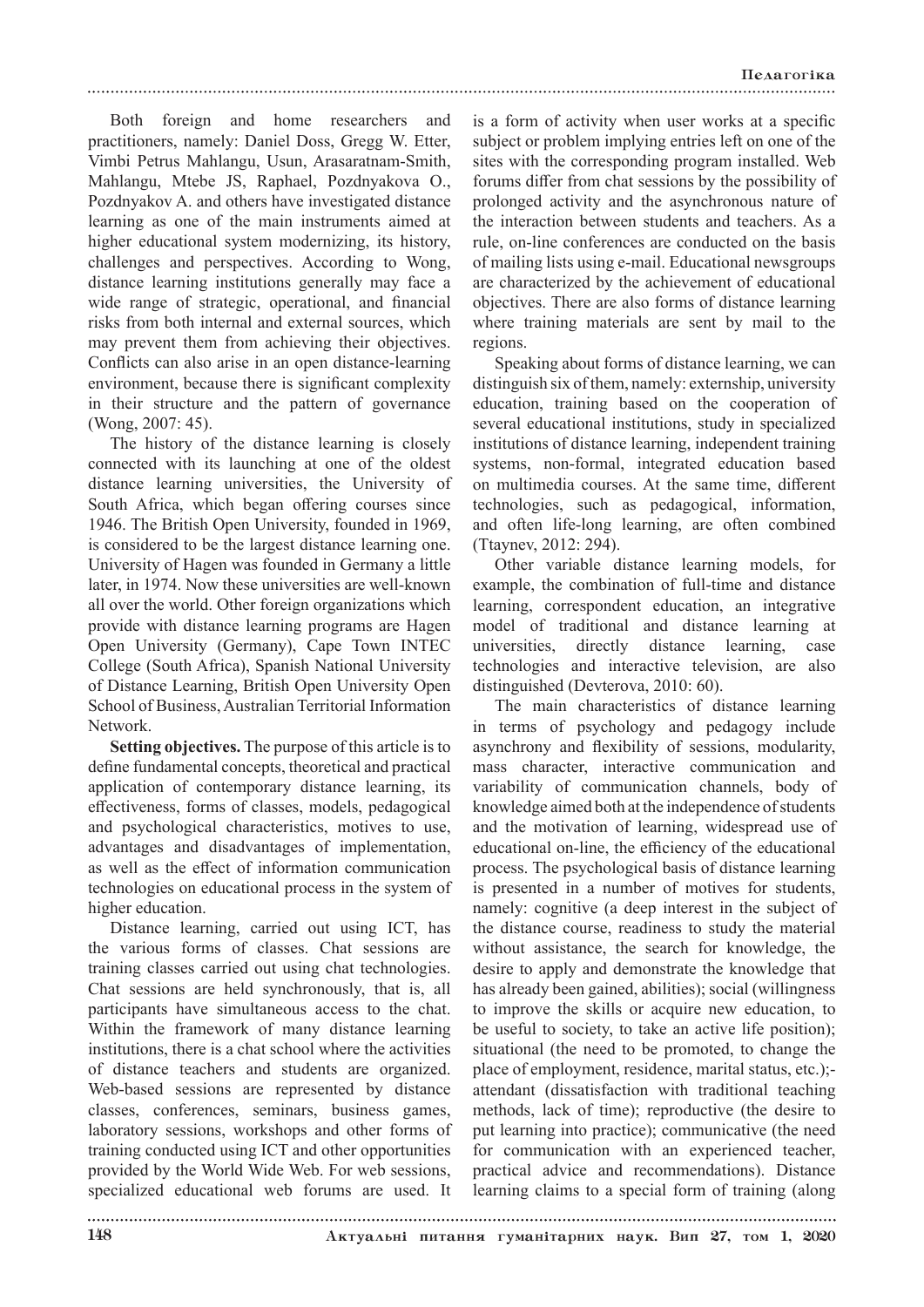Berestok O., Kurinnyj O., Shcherbyna Yu. Distance learning: implementation of information...

with full-time, part-time, evening, external ways of education).

Using distance learning technologies allows you to: reduce the cost of training (no costs are required for renting premises, trips to the place of study, for both students and teachers, etc.); conduct training for a large number of people; to improve the quality of training through the use of modern tools, on-line libraries, etc.; create a unified educational environment (especially relevant for corporate training).

No wonder that along with the traditional forms of obtaining higher and second higher education, both full-time and part-time, in recent years, such an innovative form as distance learning or online learning has become more widespread. E-learning, being a similar form of training, has long been used in the West, where its effectiveness has been proven in practice. Distance learning makes it possible to obtain higher and, in particular, a second higher education on the job, anywhere in our country and abroad, while the quality of knowledge obtained is at the highest level.

What are the advantages of distance learning today for their students? First of all, it is an opportunity to get an education anywhere, regardless of the student*'*s location. Most of those who want to get a second higher education are working people, and distance learning for them is the only acceptable option. Given the busy professional life of distance-learning students, with inherent challenges in having to take time off work and to be away from their home commitments, it will not be easy for them to attend taught courses that require them to be away from workplace and home (Pawar, 2017: 17). Distance education at higher educational establishments is chosen as a convenient form of education for young mothers, disabled people, people with limited mobility (military personnel, people working on a rotational basis), as well as our compatriots from countries near and far abroad, who choose the distance institution as the only one accessible form of instruction in the native language.

Thus, the main disadvantages of distance learning include: lack of students*'* independent work skills and, as a result, inefficient use of time devoted to learning; inability to concentrate on learning in an informal (often home-based environment), increased distractibility and inattention of the student; possible technical problems in the distance learning system; periodic inability to get teacher*'*s advice; focus on older people, low efficiency in the education of adolescents and youth (Каpov, 2008: 29). The high cost of information and communication infrastructure, and the dearth of technical expertise are another challenges in distance learning (Martey, 2004: 16).

Distance learning at higher educational establishments is an interactive self-study, which takes place with constant high-quality tutorial support. As a result, the requirements for teaching methods and forms, as well as for the functions of teachers and their professional training, are changing. The teacher-consultant (tutor) of distance learning should be responsible for the content of the teaching materials in their subjects. The tutor provides with methodological guidance of the educational process, answers the students*'* questions and checks the results of their testing in the subjects. A student who is trained using this technology has the right to ask the teacher questions that arose during his study of each section of the course, and send them by e-mail or in another way. The tutor must send an answer no later than three days later (Sirotkin, 2011: 164).

By analyzing the components of distance learning related to an educational institution, it is possible to determine the structure of a network system. It should include: educational material, submitted not only in the form of programs, tasks, control and graduation papers, but also scientific and practical assistance. A student must be provided with a set of fundamental printed textbooks and study guides, hypertext multimedia programs recorded on CD-ROM; additional materials may include lectures prepared by teachers on subjects that can be provided with the help of the network, or review (visual) illustrated video lectures on course subjects, tests, questionnaires; communication in a different mode, teachers*'* advice regarding the implementation of term papers, diplomas or other graduation papers (Bakalov, 2008: 108).

On-line textbooks, which became the basis for creating distance learning courses, like traditional paper textbooks, do not solve the problem of students*'* independent activity in obtaining knowledge. These software products only create a virtual learning environment in which distance learning is carried out. But here some psychological problems, for example, inexperience, lack of self-education skills, insufficient self-regulation, the influence of group attitudes, etc., arise (Аlfyorova, 2010: 55).

**Conclusions.** Summarizing the material presented above, we can come to the conclusion that the development of economic, social and cultural processes in society leads to changes in the field of education. And the development of ICT has led to the distance learning, which takes place when there is no direct contact between the teacher and the student, and the contact is provided using information and computer technologies, to be implemented.

ISSN 2308-4855 (Print), ISSN 2308-4863 (Online) 149